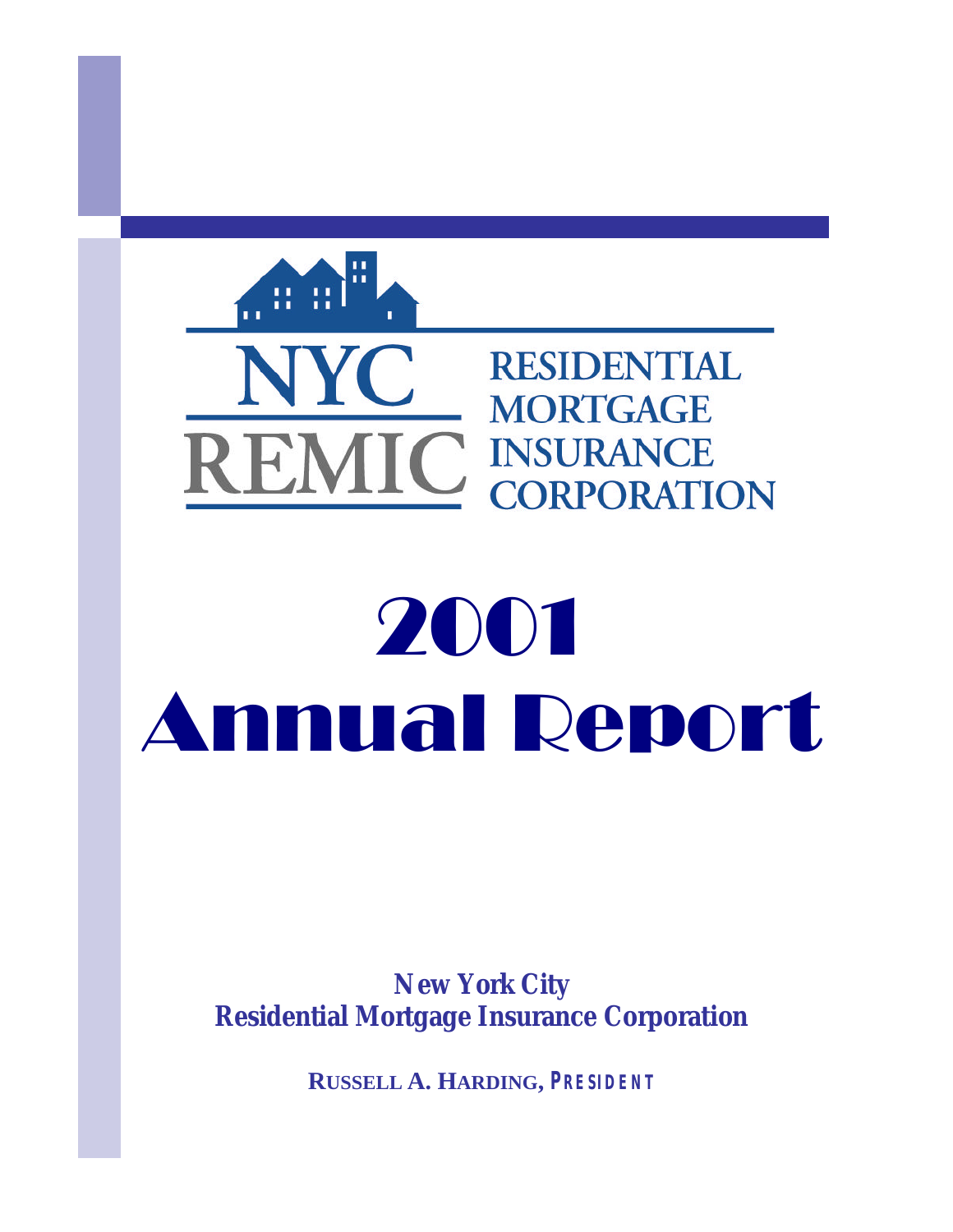

| DATE:           | November 26, 2001                  |
|-----------------|------------------------------------|
| TO:             | The Chairman and Members           |
| <b>FROM:</b>    | Russell A. Harding                 |
| <b>SUBJECT:</b> | Report on REMIC FY 2001 Activities |
|                 |                                    |

Attached please find a summary of the activities and accomplishments of REMIC during the fiscal year ending October 31, 2001.

The past year has been one of record accomplishments for REMIC. I am pleased to note that the Corporation continued to expand its role in helping to establish, strengthen, and maintain the available stock of affordable housing throughout all areas of New York City, while providing insurance commitments for the greatest dollar volume of mortgages (\$79.7 million, a 30% increase over last year's record amount) in the Corporation's history. In addition, REMIC posted a record (estimated) net income of \$2,300,000.

The tragic events of September 11, 2001 will undoubtedly have a profound effect upon the City's economy. While the final impact of the terrorist attack upon New York may not be known for years to come, it is likely that the City's housing market will be severely stressed for the foreseeable future. These circumstances present both challenges and opportunities for REMIC in the coming year and the staff will be vigilant in monitoring the impact of September 11<sup>th</sup> on our current portfolio. We are pleased to report that we have had no new defaults reported to the Corporation in the past year and that REMIC continues to carry only one longstanding potential claim with a maximum liability of approximately \$17,500. While we must be cautious in the face of a possibly worsening economic climate, the current crisis provides REMIC with an even more crucial role in the immediate future. The Corporation's ability to provide permanent mortgage insurance will continue to encourage private investment in the City's affordable housing stock as it has successfully done, in a fiscally responsible manner, for nearly three decades.

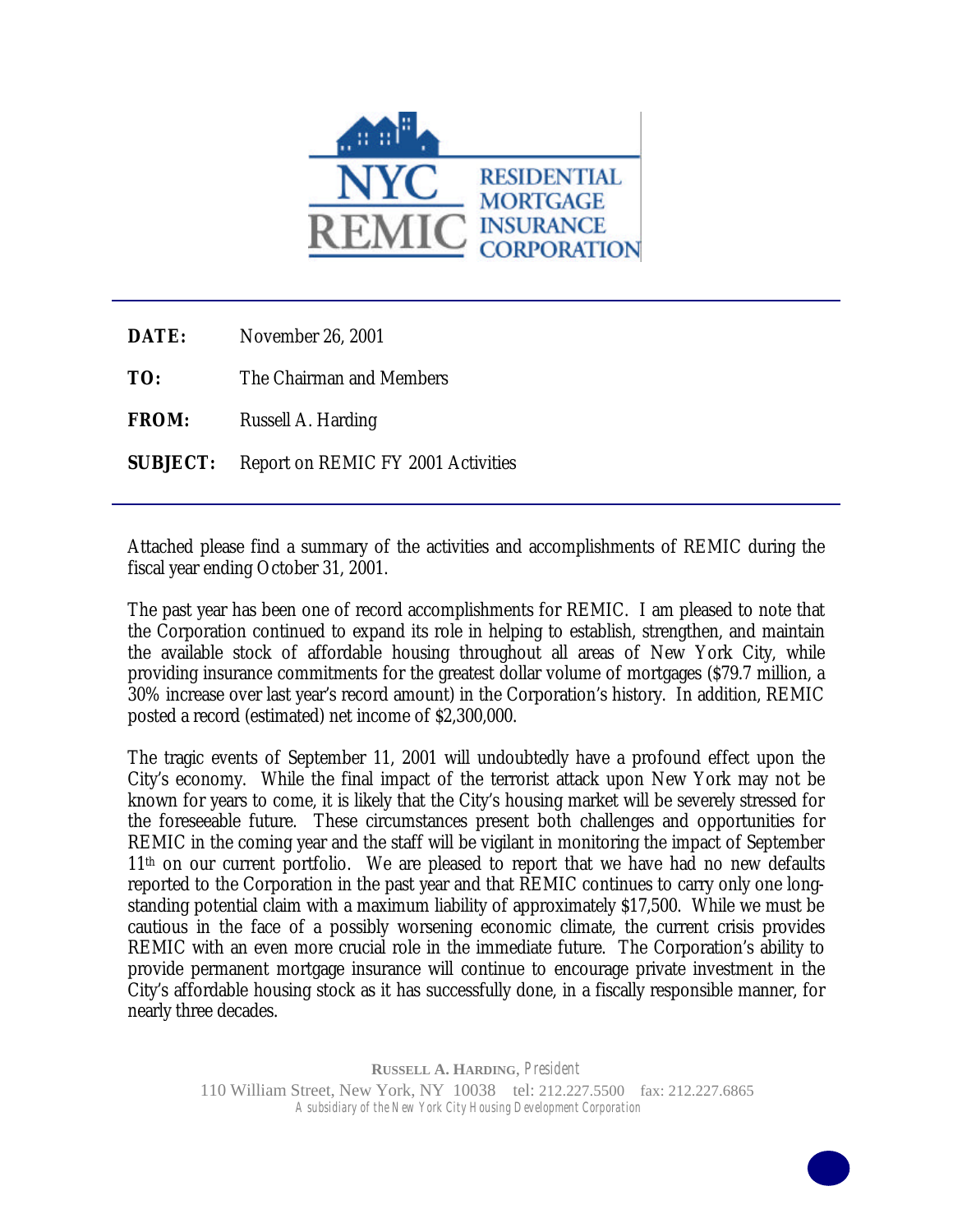#### REMIC—An Overview

stablished by the New York State Legislature in 1973, REMIC (originally titled the Rehabilitation Mortgage Insurance Corporation) was indicative of the difficult times that New York faced. Much of the City's housing stock stablished by the New York State Legislature in 1973, REMIC (originally titled the Rehabilitation Mortgage Insurance Corporation) was indicative of the difficult times that New York faced. Much of the City's housing stock was in need of rehabilitation. specifically designated distressed areas of New York City.

With the use of a \$7.5 million dollar loan from New York City, REMIC worked in conjunction with the private sector. Using mortgage insurance, the public/private partnership had as its goal stimulating the issuance of residential loans, many of which would not have proceeded without credit enhancement.

Since its inception in 1973, REMIC has played an important role in the City's affordable housing initiatives. In 1993, the State Legislature, recognizing the success of REMIC's efforts, changed both its name (to the current Residential Mortgage Insurance Corporation) and its geographic scope – the Corporation was no longer restricted to designated areas but was encouraged to insure mortgages in neighborhoods throughout the City. At the same time REMIC was reorganized as a subsidiary of the New York City Housing Development Corporation (HDC).

Since its restructuring, REMIC's growth has been dramatic. In less than a decade REMIC's yearly production has soared from four Commitments to Insure with a total mortgage amount of \$1,928,744 and a total number of 187 units to this year's 53 Commitments to Insure with a total mortgage amount of \$79,727,587 and 1,232 units.

REMIC's portfolio is equally indicative of its sound management. Despite various periods of economic difficulties, with their adverse effects upon the City's housing stock, REMIC's insurance portfolio has performed exceptionally well. In the 28 years of its existence, only eleven REMIC insured loans have resulted in claims paid at a total cost of \$580,951. During FY 2001, only one claim was paid for an amount of \$11,120.

A CPC Project with a \$250,000 mortgage with \$65,000 worth of REMIC insurance, this is a seven-unit building located in the Flatbush section of Brooklyn.

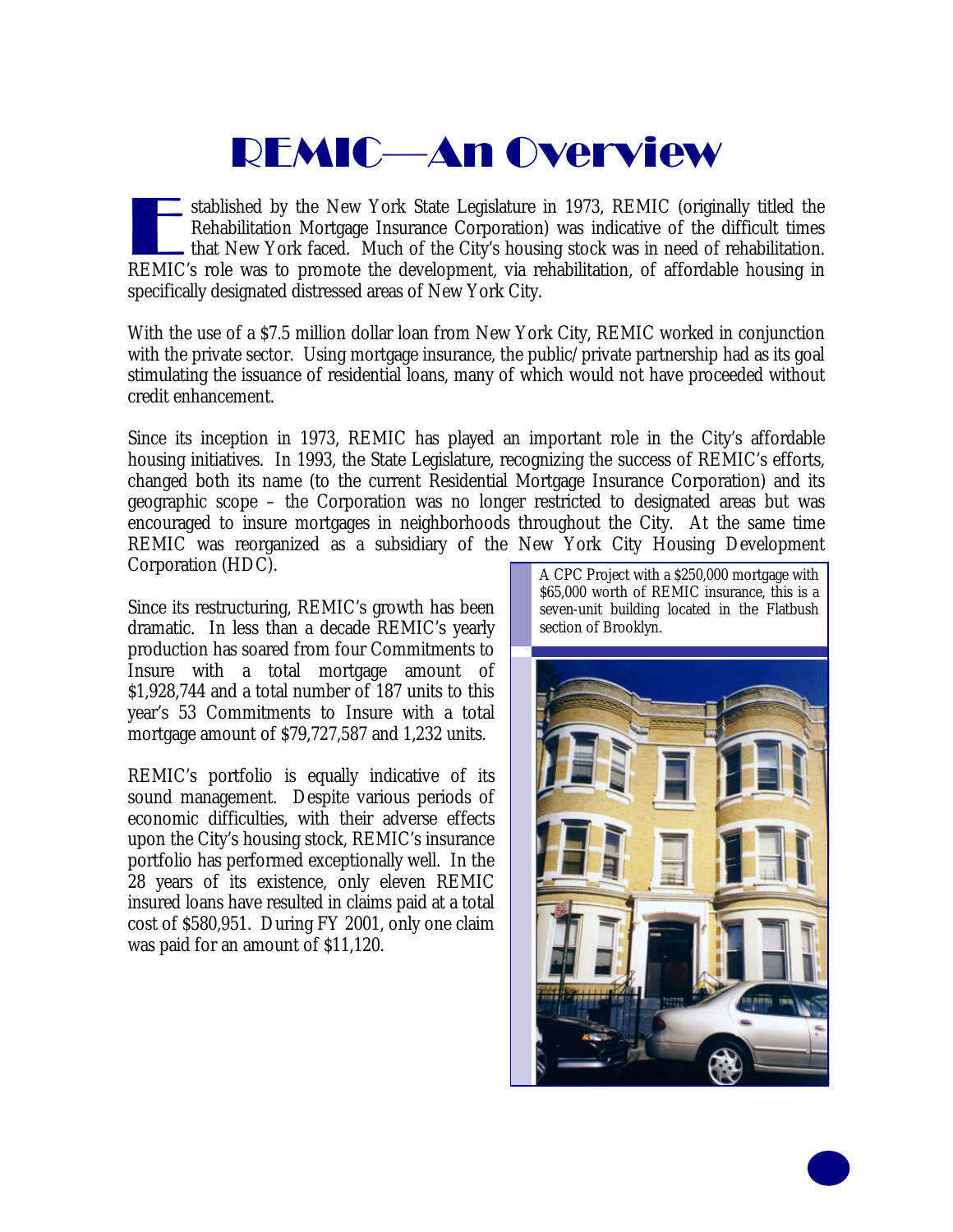### A Year of Accomplishments

The 2001 fiscal year was one of the most productive<br>in REMIC's 28 year history. From November 1,<br>2000 through October 31, 2001, REMIC issued 53<br>Commitments to Insure, for the highest Mortgage Amount he 2001 fiscal year was one of the most productive in REMIC's 28 year history. From November 1, 2000 through October 31, 2001, REMIC issued 53 (\$79,728,000) in the Corporation's history for a total of 1,232 housing units.

These numbers are most dramatic when compared to just eight years ago. In 1993, when REMIC first became part of HDC, REMIC issued four Commitments to Insure for a Mortgage Amount of \$1,928,744, and a total number of only 187 units.

The actual dollar volume of mortgages that the Corporation committed to insure in FY 2001 increased by 29.6%. At the same time, we successfully pursued our strategy of decreasing the actual amount of insurance committed by 10% (from \$28,623,000 in FY 2000 to \$25,766,000 in FY 2001). As a result, REMIC is able to better leverage its limited resources. As the Corporation's annual premiums are Financed by CPC with 100% REMIC insurance on its \$391,000 mortgage, this twelve-unit building is located in the Melrose section of the Bronx.



based on the mortgage loan amount outstanding, REMIC will also earn additional fee income per dollar of reserves in the future when these insurance commitments are translated into insurance contracts. In that regard, the mortgage loan amounts of actual insurance contracts entered into by REMIC in FY 2001 nearly tripled from the prior year to a record \$83,291,000, while the actual dollar volume of insurance increased by only 25% (to \$20,805,000 from \$16,630,000).

While the dollar amount of mortgage loans the corporation insured did increase, the total number of insurance commitments decreased by 16 (from 69 to 53). Most of the decrease can be attributed to the decrease in the number of NYPD HOME commitments issued (from 28 to 15). Nevertheless, the number of multi-family commitments did decrease slightly from 41 to 38 and the number of units in these multi-family properties decreased by 25% from 1,634 to 1,213.

Despite the drop in the number of units that REMIC committed to insure last year, the Corporation continues to diversify its portfolio, both geographically and in terms of the type of housing (i.e. rental vs. owner-occupied and multi-family vs. single family). During FY 2001, we issued Commitments to Insure on numerous one- and two-family homes in addition to three apartment houses, each with over one hundred units. This expansion of REMIC's scope of business is the result of a conscious effort to have a positive impact upon all types of housing in New York City.

To follow is a comparison between fiscal year 2001 and the prior year. Following that, is a brief overall summary of REMIC's year.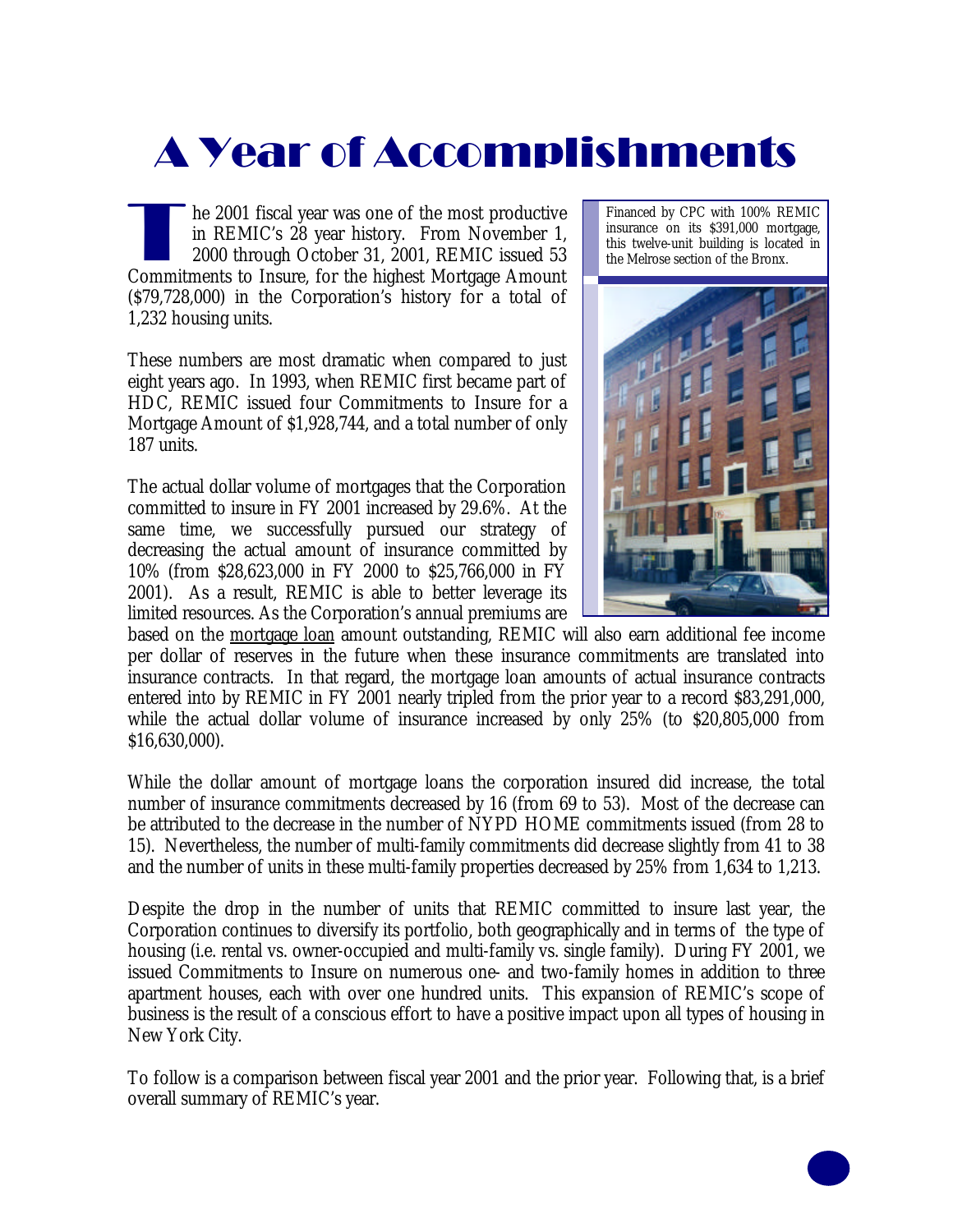# A Year of Accomplishments

#### (Continued)

#### **Commitments in FY 2001**

HPD: 11 projects – 256 units HDC: 9 projects – 662 units Other: 18 projects – 295 units NYPD HOME: 15 homes –19 units **Total: 53 projects – 1,232 units**

Mortgage Amount: \$ 79,727,587 Insurance Amount: \$ 25,765,925

#### **Insurance in FY 2001**

Number: 42 projects – 1,034 units Mortgage Amount: \$ 83,291,234 Insurance Amount: \$ 20,804,793

#### **Commitments in FY 2000**

HPD: 10 projects – 451 units HDC: 8 projects– 409 units Other: 23 projects – 774 units NYPD HOME: 28 homes –34 units **Total: 69 projects – 1,668 units**

Mortgage Amount: \$ 61,518,039 Insurance Amount: \$ 28,622,957

#### **Insurance in FY 2000**

Number: 43 projects – 1,033 units Mortgage Amount: \$ 28,702,395 Insurance Amount: \$ 16,630,425

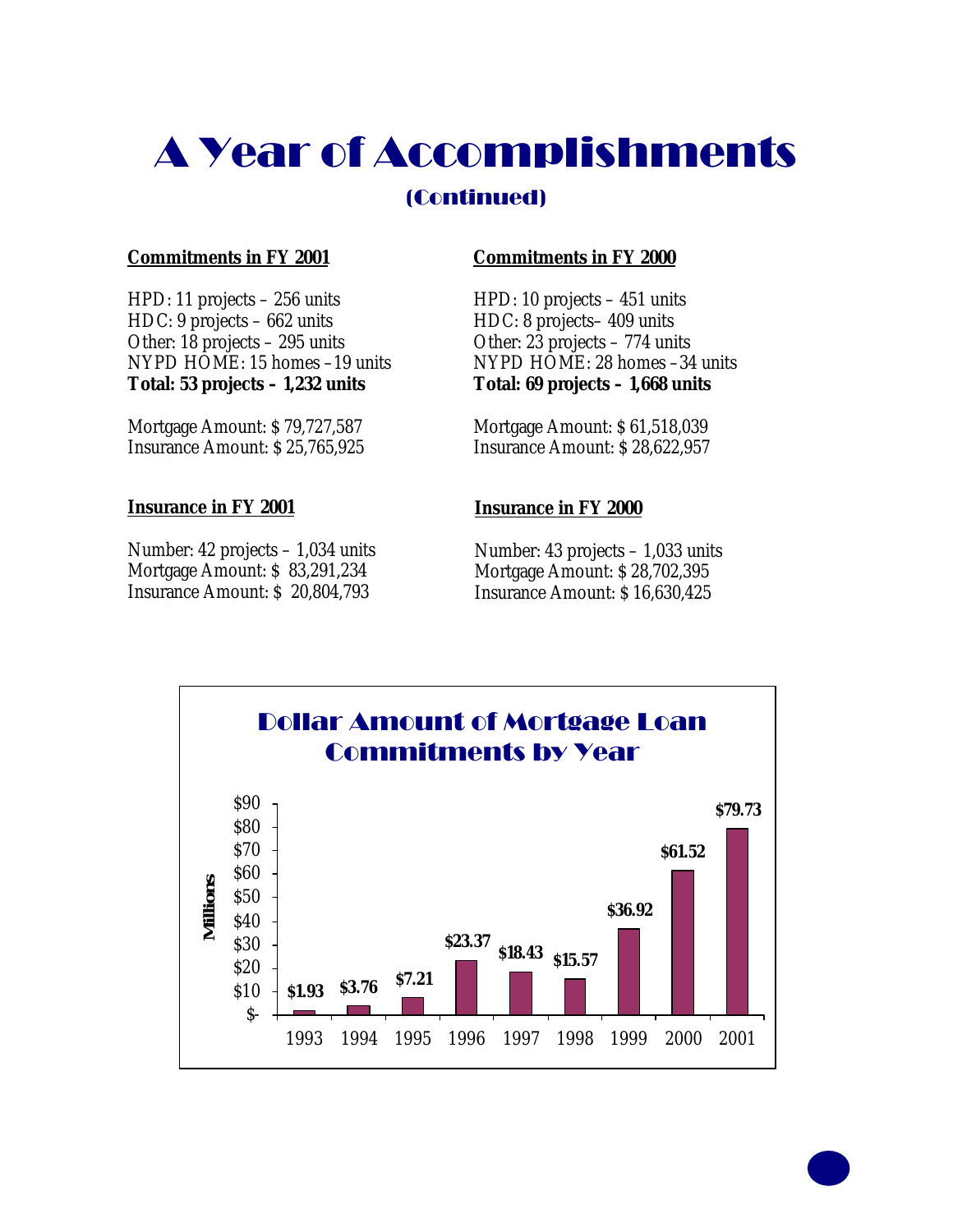

J ust over three years ago, HDC created the New Housing Opportunities Program (New HOP), New York City's first middle-income housing program in more than 25 years.

Under New HOP, HDC issues taxable bonds to provide financing for construction and permanent mortgage loans for new or substantially rehabilitated rental and cooperative housing for moderate and middle-income New Yorkers. Through the end of FY 2001, NEW HOP has been responsible for the development of 34 properties with 2,314 units of housing. Working closely with HDC, *REMIC* is proud to be participating in New HOP.

During FY 2001, REMIC issued nine Commitments to Insure on New HOP projects, containing 662 apartments, with a total Mortgage Amount of \$63,821,000.

#### The NYPD Home Program

pproved at the June 30,<br>1999 Members Meeting, the<br>NYPD HOME Program<br>has assisted New York City Police pproved at the June 30, 1999 Members Meeting, the NYPD HOME Program Officers purchase homes throughout New York City. The program offers any uniformed member of the Police Department the opportunity to purchase a condo, co-op, or one, two, or three family home located in New York City as a primary residence with a minimal or no down payment. The participating lenders, Chase and HSBC (formerly Republic National Bank), offer 95% to 100% mortgage financing and contribute up to \$3,500 per loan in closing costs. *REMIC*

This two-family home in the Glendale section of Queens is part of the NYPD Home Program, with a mortgage from Chase and REMIC insurance of \$108,000.



provides 40% mortgage insurance in exchange for an annual fee equal to .75% of the outstanding mortgage balance. In addition to the lender, the program is operated in conjunction with the New York City Police Department, the Department of Housing Preservation and Development, and Fannie Mae.

The program has proved a success for several reasons. First, it has allowed *REMIC* to diversify its portfolio by insuring mortgages on 1 – 3 family dwellings. Traditionally, *REMIC* insured mortgages are most often for larger, multi-family buildings. In addition, it has extended REMIC's efforts into all five of the Boroughs. Finally, and perhaps most importantly, it has "jump-started" the private sector into providing similar services. During the past year the lenders started cooperative efforts with private mortgage insurers to assist the members of the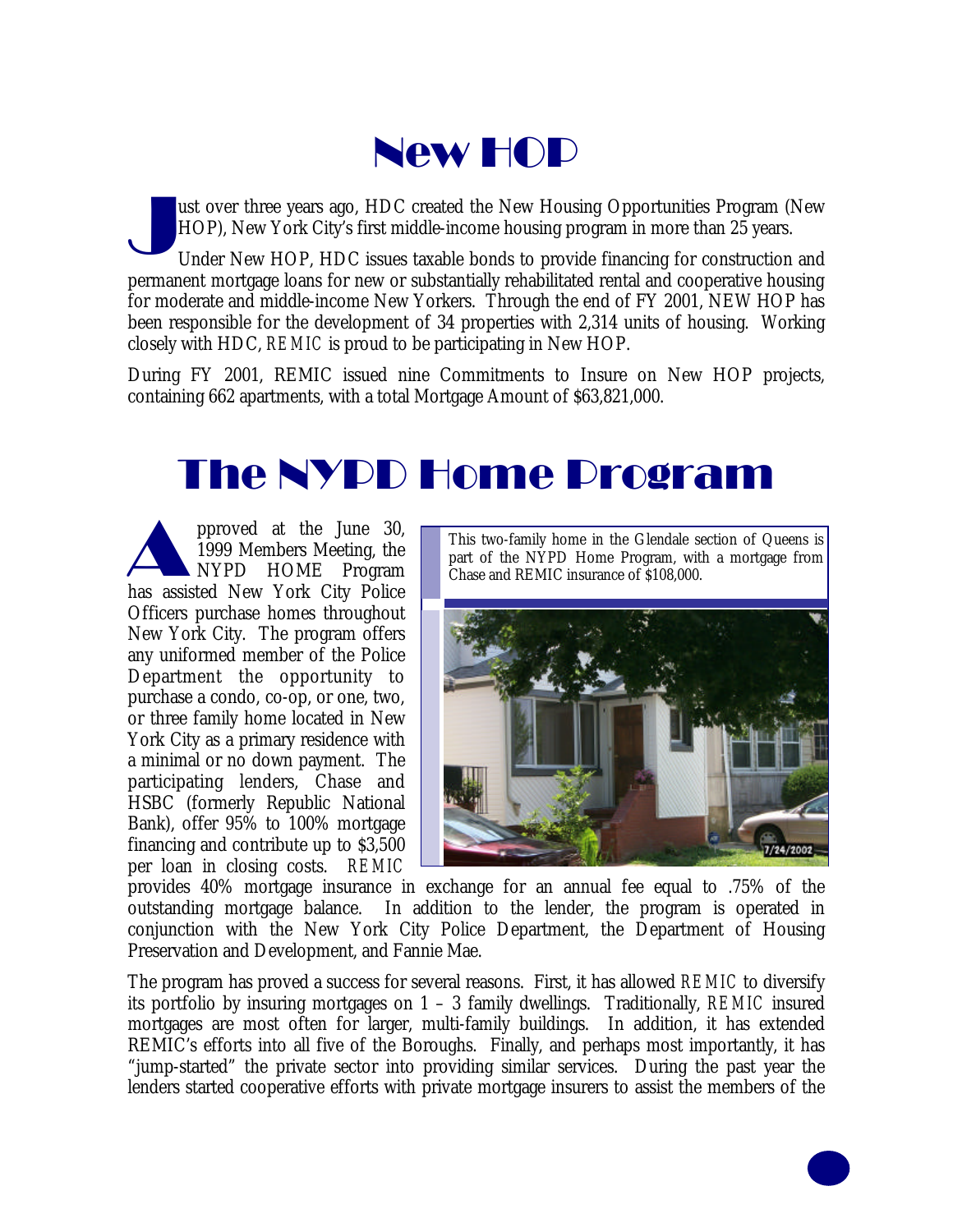#### The NYPD Home Program

#### (Continued)

NYPD. In fact, this is exactly what successful government programs should have as one of their goals: provide a service that helps the private citizen and, at the same time, encourage the private sector to step in and provide a similar service.

During Fiscal Year 2001, *REMIC* committed to insure mortgages on 15 properties with 19 units of housing and has issued mortgage insurance for 21 properties with 26 units of housing. Since its inception the program has insured 39 mortgages with a total loan amount of \$6,679,935. Two of the mortgages were paid in full by the borrowers in FY 2001.

#### Pension Funds

The United S30 million of a Teachers Retirement Fund are able to purchase up to a combined total of \$100 million of *REMIC* insured loans, a substantial increase over the \$30 million that was allowed just six years ago. Of urrently, NYCERS and the Teachers Retirement Fund are able to purchase up to a combined total of \$100 million of *REMIC* insured loans, a substantial increase over the \$30 million that was allowed just six years ago. Of that \$100 million, \$76,801,000 is potential Pension Fund allotment still available.

#### Rating Agencies

Located at 58-12 Queens Boulevard in the Woodside section of Queens, this HDC financed project has a \$12,825,000 mortgage with 20% (\$ 2,565,000) of REMIC insurance. The building has 122 apartments with a total of 373 rooms.



n August of 1995, *REMIC* was<br>originally rated by Fitch Investor<br>Services with an "A+" rating. At the<br>time, the rating agency noted "excellent n August of 1995, *REMIC* was originally rated by Fitch Investor Services with an " $A$ <sup>+</sup>" rating. At the asset quality and liquidity, strong capital requirements, stringent underwriting guidelines and oversight, and a successful track record of predecessor entity." In April of 1997, the same agency upgraded *REMIC* to a "AA-" rating stating that "the rating action reflects continued underwriting strength, prudent and experienced management, sound capitalization and excellent asset quality." In November of 1998, Standard & Poor's issued a rating for *REMIC* of "AA".

During fiscal year 2001 Fitch maintained the "AA-" rating and agreed to revisit REMIC during FY 2002 to discuss a possible upgrade. Standard & Poor's is currently reviewing the rating issued by that agency and we expect to maintain the S & P "AA" rating.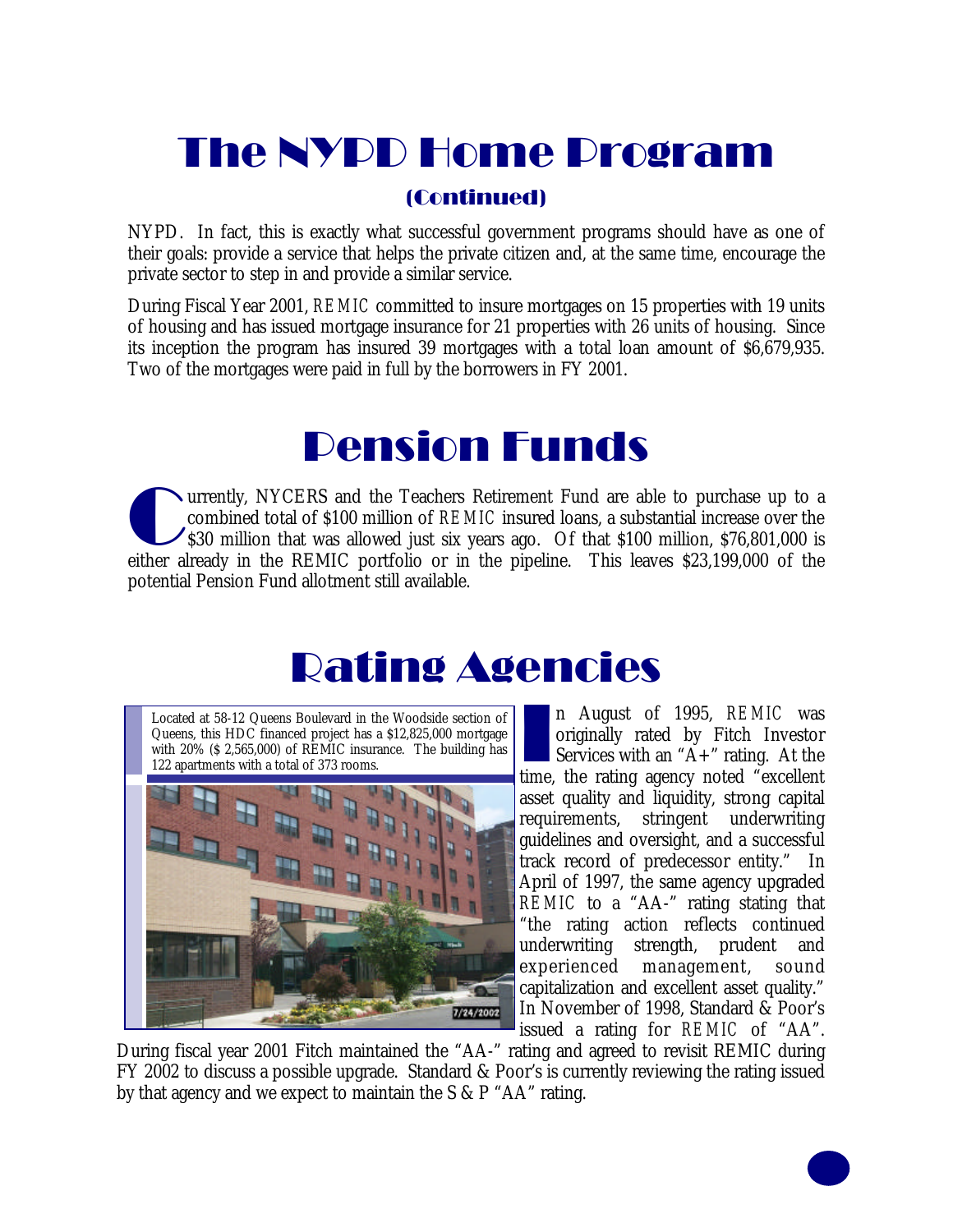## Financial Highlights

A t the close of Fiscal Year 2001, REMIC has an amortized fund balance of \$34,733,603 (unaudited). In Fiscal Year 2001 without adjusting the portfolio to fair market value, REMIC had an estimated record net income of nearly \$2,300,000.



#### Investment Summary

A s of October 31, 2001, 99.7% of REMIC's \$33,158,000 of reserves were invested in securities of Fannie Mae, the Federal Home Loan Bank (FHLB), Freddie Mac, and the Federal Farm Credit Bureau (FFCB) as described in the chart below:

| <b>Amount</b> | <b>Provider</b>   | <b>Interest Rate (%)</b> | <b>Maturity Date</b> | <b>First Call Date</b> |
|---------------|-------------------|--------------------------|----------------------|------------------------|
| \$430,000     | Freddie Mac       | 5.78                     | June 5, 2006         | June 5, 2002           |
| \$3,200,000   | <b>FFCB</b>       | 6.25                     | May 17, 2011         | May 17, 2004           |
| \$10,000,000  | Fannie Mae        | 7.23                     | November 17, 2014    | November 17, 2004      |
| \$11,500,000  | <b>Fannie Mae</b> | 7.27                     | December 8, 2014     | December 8, 2006       |
| \$2,924,481   | FHI B             | 6.42                     | April 26, 2016       | April 26, 2004         |
| \$5,000,000   | <b>FHLB</b>       | 7.56                     | February 18, 2020    | February 18, 2010      |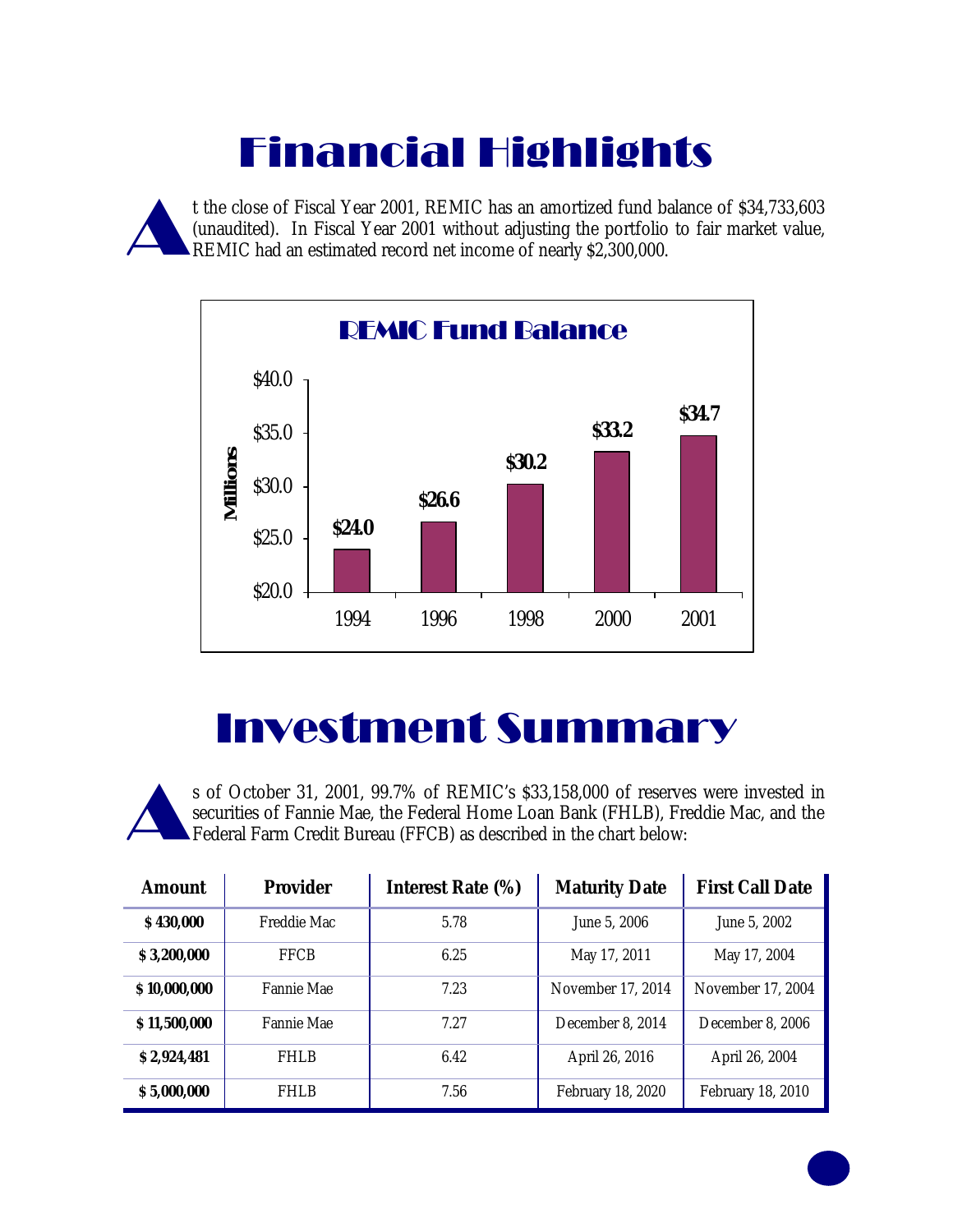### Claims Paid

Unity Press, 2001, REMIC paid one claim, only the eleventh in its twenty-eight year history, for a property located at 454 St. Nicholas Avenue (Apartment 4NR) in Manhattan in the amount of \$11,120. This brings the total am uring FY 2001, *REMIC* paid one claim, only the eleventh in its twenty-eight year history, for a property located at 454 St. Nicholas Avenue (Apartment 4NR) in Manhattan in the amount of \$11,120. This brings the total amount of claims paid potential loss of \$83,250 became current and was removed from our Potential Default List. During June, 866 Beck Street in the Bronx, with a maximum potential loss of \$255,500, was removed from the development list when the borrower paid off the entire loan.

#### REMIC Insurance Capacity

EMIC's funds are held in four accounts – the Mortgage Insurance Fund (MIF) containing reserves pledged for business written before 1993; the Housing Insurance Fund (HIF), holding the reserves for business written since the EMIC's funds are held in four accounts – the Mortgage Insurance Fund (MIF) containing reserves pledged for business written before 1993; the Housing Insurance Fund (HIF), holding the reserves for business written since the 1993 corporate available for new insurance commitments; and the Operating Budget Account (OBA).

One of REMIC's largest projects during FY 2001, this is an HDCfinanced 132-unit building located in the Rego Park section of Queens, just two blocks off of Queens Boulevard and only several subway stops from Midtown Manhattan. This HDC-financed project has a \$12,000,000 mortgage with \$2,400,000 worth of REMIC insurance.



Taking into account the funds that, by statute, still must be maintained for the insurance entered into by the "Old" REMIC and the reserves set aside to cover the insurance commitment and contracts into which the "New" REMIC has entered, the Corporation entered Fiscal Year 2001 with the ability to take on an additional \$37 million of insurance risk, a decrease of only \$2.4 million from the prior year. REMIC's continued ability to provide new insurance is primarily due to two factors. First, last year's operating profit of approximately \$2,300,000 enables REMIC to provide an

additional \$11,500,000 of insurance. Second, as the "Old" REMIC's portfolio is reduced, monies are freed up to permit new insurance contract to be written. During the past year, the "Old" REMIC portfolio was reduced by approximately \$2,500,000, providing REMIC with the ability to underwrite an additional \$12,500,000 of insurance.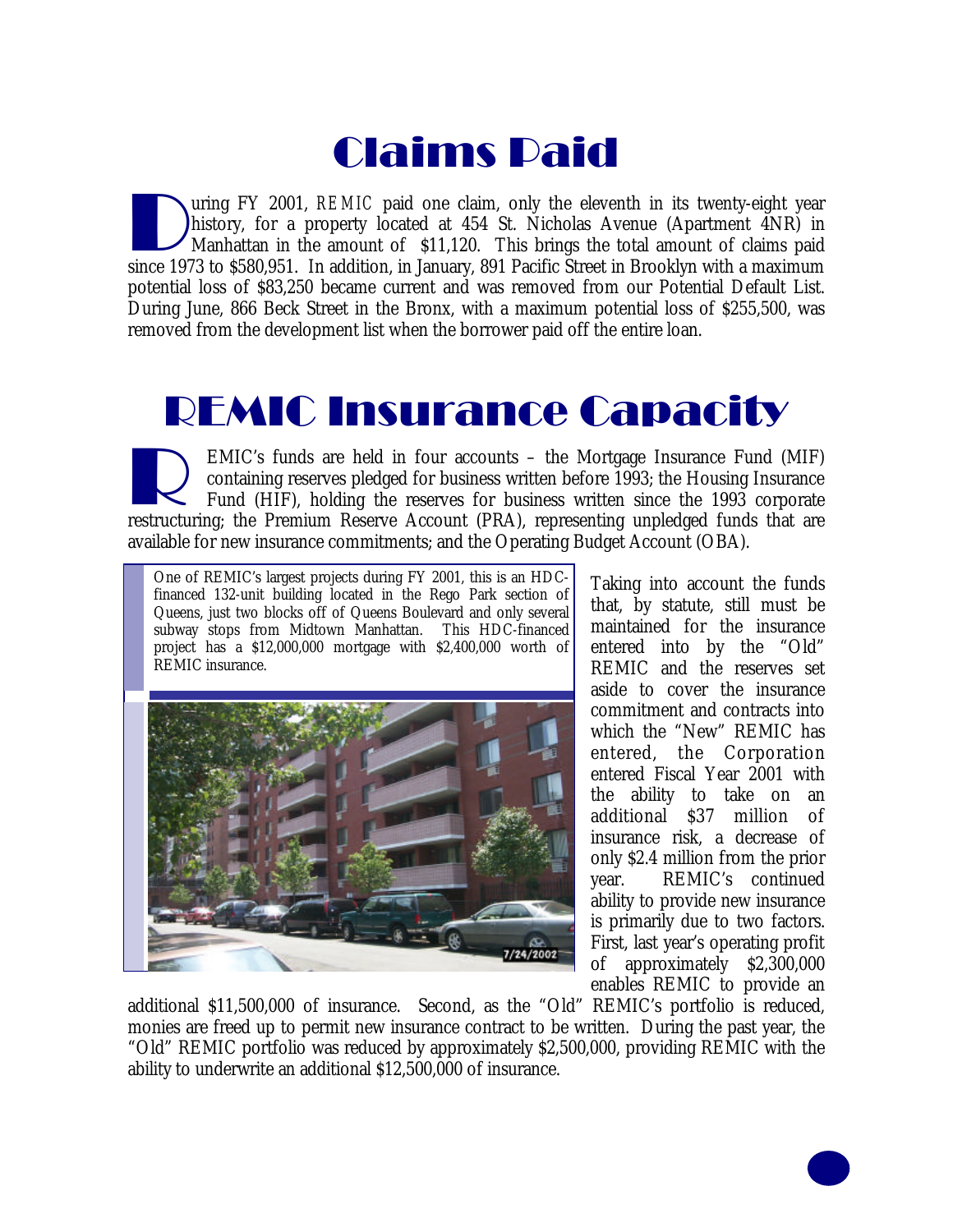### "Old" REMIC Properties Summary

s of October 31, 2001, the Mortgage Insurance Fund, relating to loans<br>REMIC had insured, is providing insurance on 58 properties (49 multi-fa<br>single-family) with 1,915 units made by ten lenders. The current mortgage<br>these s of October 31, 2001, the Mortgage Insurance Fund, relating to loans the "old" REMIC had insured, is providing insurance on 58 properties (49 multi-family and 9 single-family) with 1,915 units made by ten lenders. The current mortgage balance of

#### "New" REMIC Properties Summary

s of October 31, 2001, the Housing Insurance Fund, relating to loans that "new"<br>REMIC has insured, is providing insurance or has committed to insure mortgages on<br>217 properties (170 multi-family and 47 single-family) with s of October 31, 2001, the Housing Insurance Fund, relating to loans that "new" REMIC has insured, is providing insurance or has committed to insure mortgages on 217 properties (170 multi-family and 47 single-family) with 6,240 units from fifteen insurance committed or in effect of \$107,263,409.

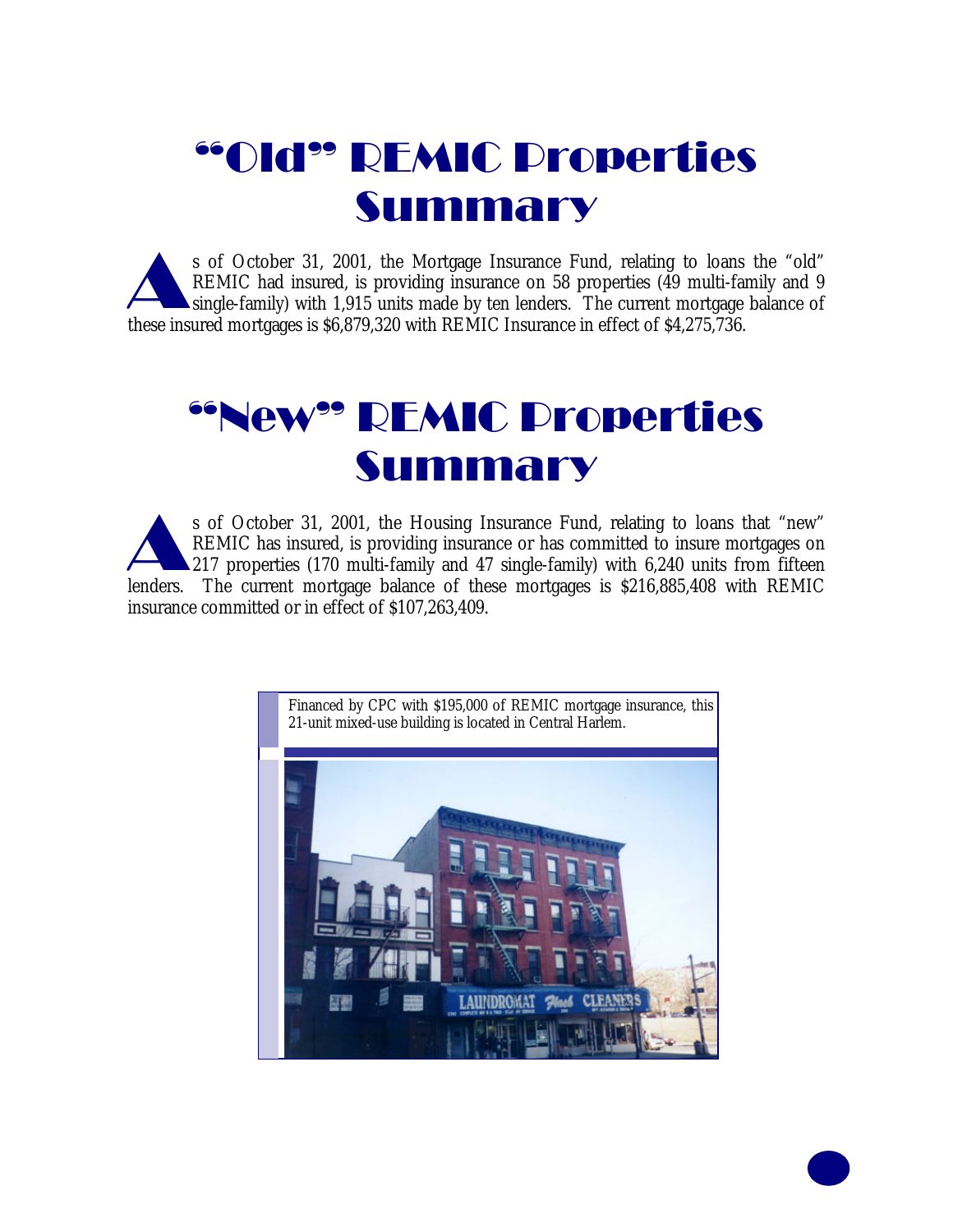#### Addendum

- **A - REMIC Participating Lenders**
- **B - REMIC FY 2001 Activity by Borough**
- **C - REMIC Commitment Activity by Year**
- **D - REMIC FY 2001 Commitment Activity by Month**
- **E - REMIC Commitments Issued in FY 2001**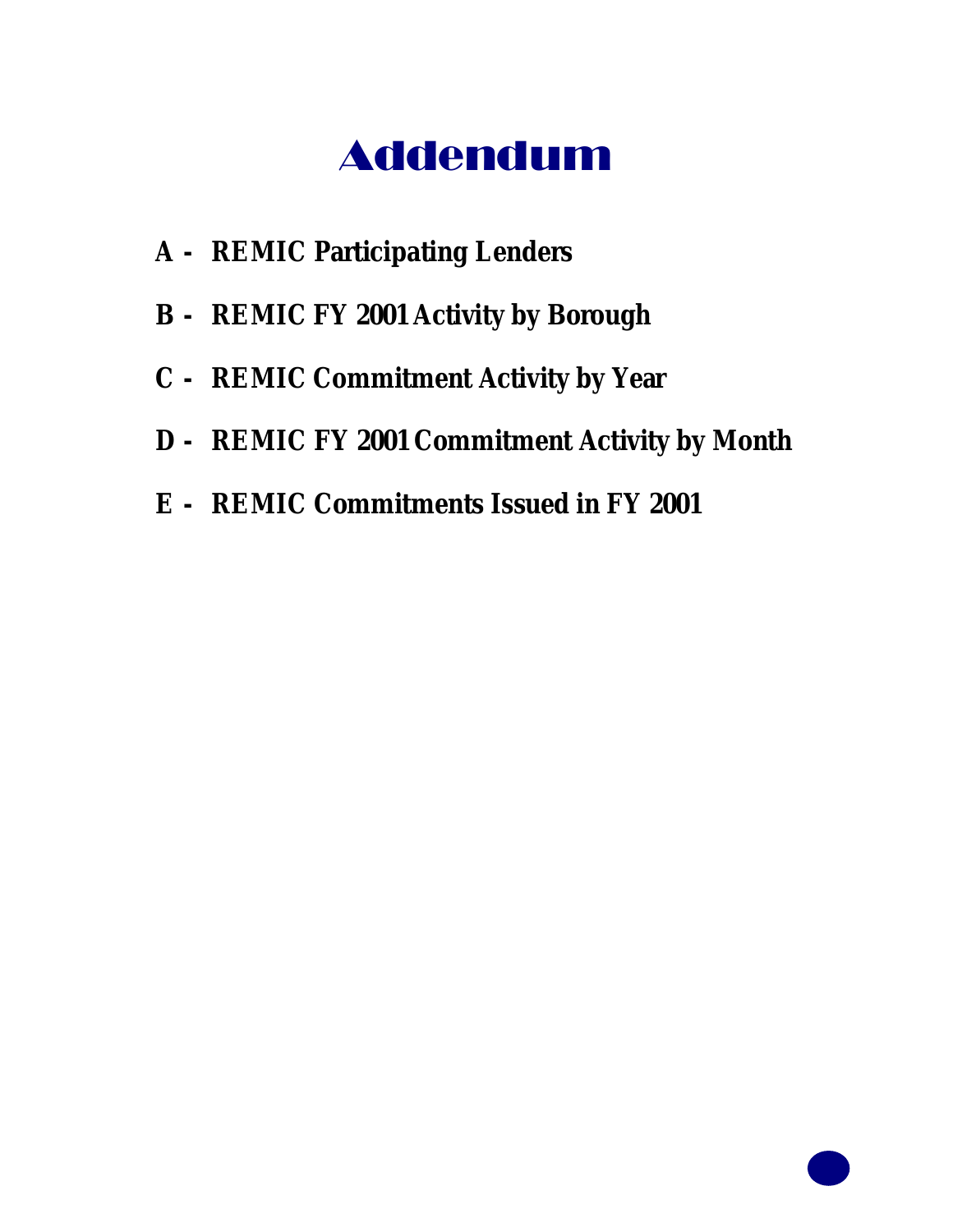### REMIC Participating Lenders

| <b>Amalgamated Bank of New York</b>                 | Banco Popular de Puerto Rico                          |
|-----------------------------------------------------|-------------------------------------------------------|
| <b>Bethel Federal Credit Union</b>                  | <b>Chase Community Development</b><br>Corporation     |
| Citibank, N.A.                                      | <b>Community Capital Bank</b>                         |
| The Community Preservation<br>Corporation           | Dime Savings Bank of N.Y.                             |
| <b>EAB Community Development</b>                    | <b>Fannie Mae</b>                                     |
| <b>First Nationwide Bank</b>                        | Fleet Bank, N.A.                                      |
| Greystone Servicing Corp., Inc.                     | <b>HSBC Mortgage Corporation</b>                      |
| <b>Independence Savings Bank</b>                    | Lower East Side People's Federal Credit<br>Union      |
| Low Income Housing Fund                             | <b>Neighborhood Housing Services</b>                  |
| <b>NYC Employees' Retirement System</b><br>(NYCERS) | NYC Housing Development Corp.                         |
| North Fork Bank                                     | Roslyn Savings Bank                                   |
| Union Settlement Federal Credit Union               | Teachers Retirement System of the City<br>of New York |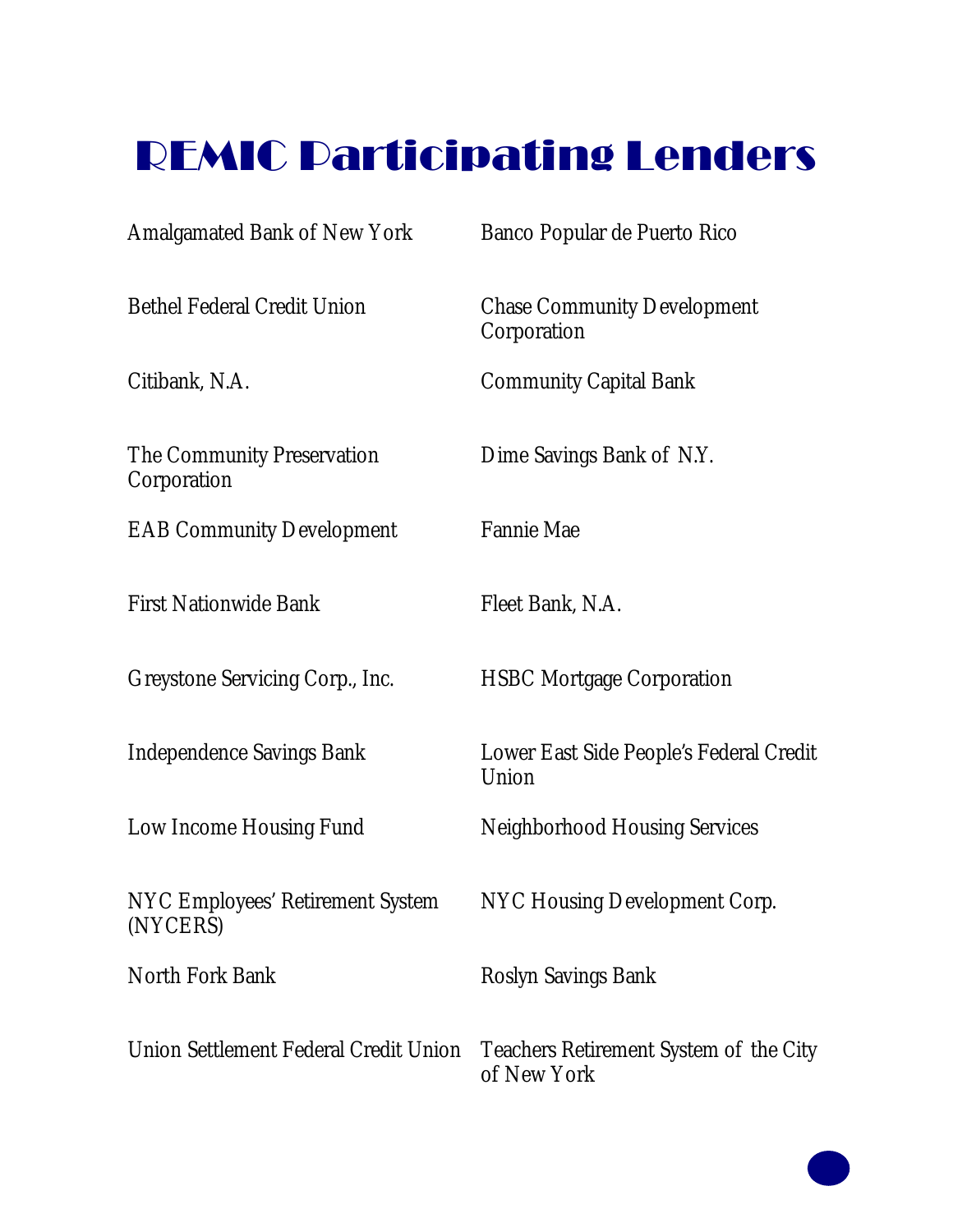### **REMIC FY 2001** Activity by Borough

| <b>BOROUGH</b>       | <b>COMMITMENTS</b> | <b>UNITS</b> |
|----------------------|--------------------|--------------|
| <b>Brooklyn</b>      | 19                 | 204          |
| <b>Bronx</b>         | 16                 | 463          |
| Manhattan            | 6                  | 170          |
| Queens               | 11                 | 394          |
| <b>Staten Island</b> | 1                  | 1            |
| <b>Total</b>         | 53                 | 1232         |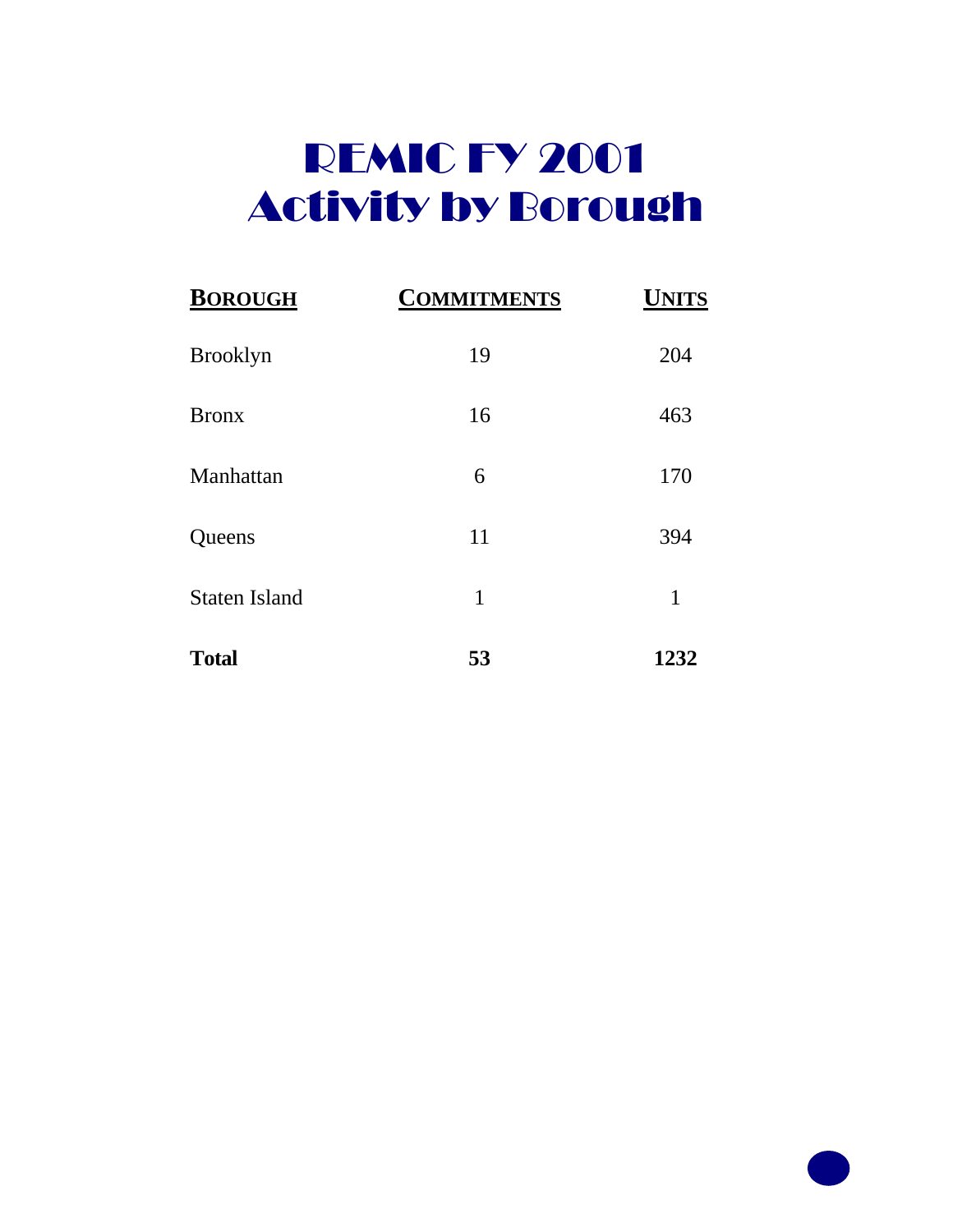### Commitment Activity By Year

| <b>Year</b> | # of Loans              | <u>Mortgage</u><br>Amount | <u>Insured</u><br><b>Amount</b> | # of Units |
|-------------|-------------------------|---------------------------|---------------------------------|------------|
| 1993        | $\overline{\mathbf{4}}$ | \$1,928,744               | \$1,567,381                     | 187        |
| 1994        | 13                      | \$3,763,660               | \$2,693,548                     | 334        |
| 1995        | 14                      | \$7,208,793               | \$5,014,621                     | 393        |
| 1996        | 26                      | \$23,366,950              | \$18,865,200                    | 1,139      |
| 1997        | 24                      | \$18,428,876              | \$14,912,594                    | 1,162      |
| 1998        | 28                      | \$15,572,362              | \$14,604,742                    | 686        |
| 1999        | 36                      | \$36,923,037              | \$19,652,037                    | 1,077      |
| 2000        | 69                      | \$61,518,039              | \$28,622,957                    | 1,668      |
| 2001        | 53                      | \$79,727,587              | \$25,765,925                    | 1,232      |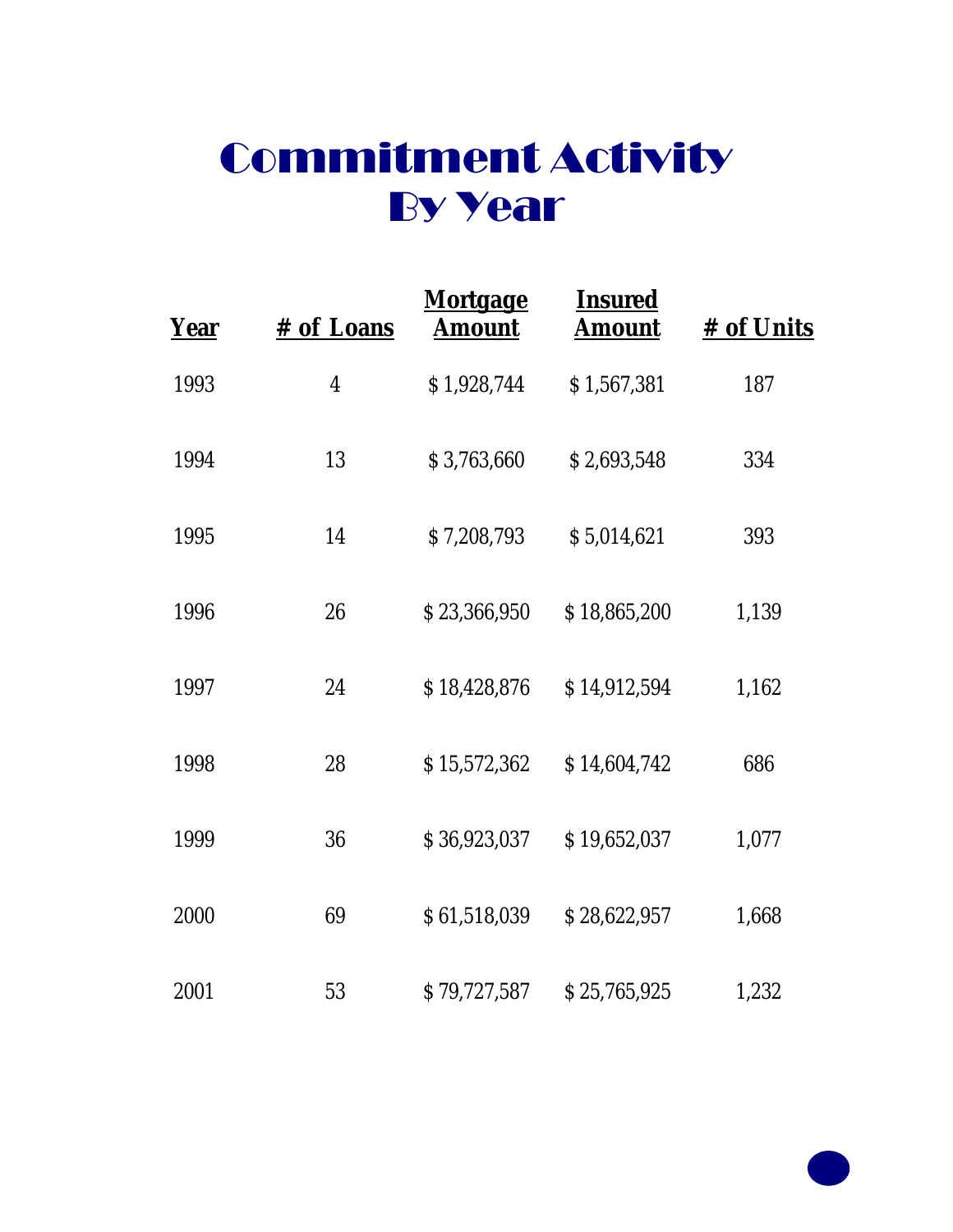#### Commitment Activity By Year

(Continued)



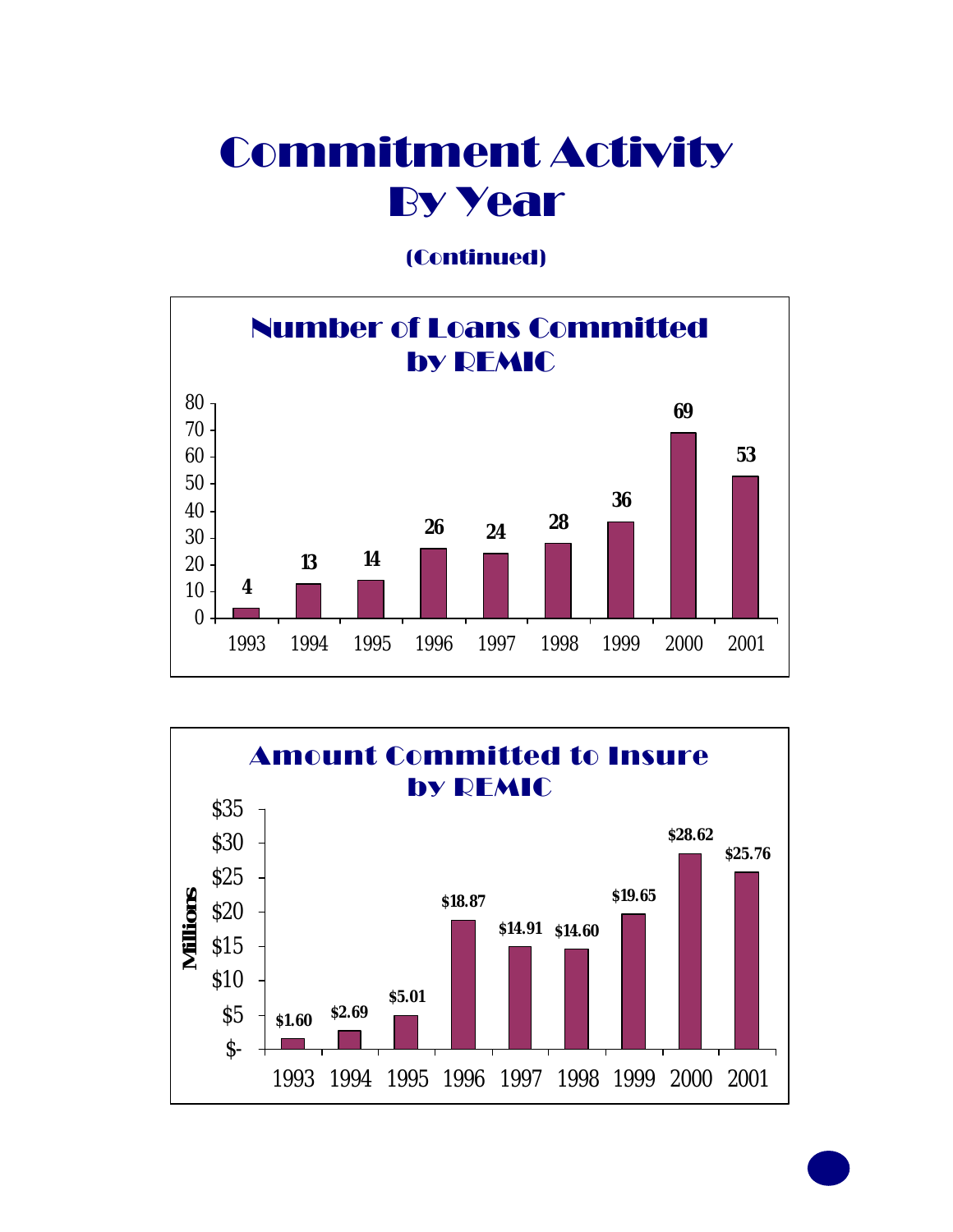### Fiscal Year 2001 Commitment Activity by Month

| <b>MONTH</b>  | <b>COMMITMENTS</b> | <b>UNITS</b> |
|---------------|--------------------|--------------|
| November      | 10                 | 42           |
| December      | $\mathbf{3}$       | 41           |
| January       | $\boldsymbol{6}$   | 98           |
| February      | $\boldsymbol{4}$   | 96           |
| March         | $\boldsymbol{2}$   | 123          |
| April         | $\boldsymbol{4}$   | 216          |
| <b>May</b>    | $\overline{5}$     | 187          |
| June          | $\overline{5}$     | 50           |
| July          | $\mathbf{3}$       | 136          |
| <b>August</b> | $\overline{5}$     | 176          |
| September     | $\boldsymbol{2}$   | 36           |
| October       | $\boldsymbol{4}$   | 31           |
| <b>Total</b>  | 53                 | 1,232        |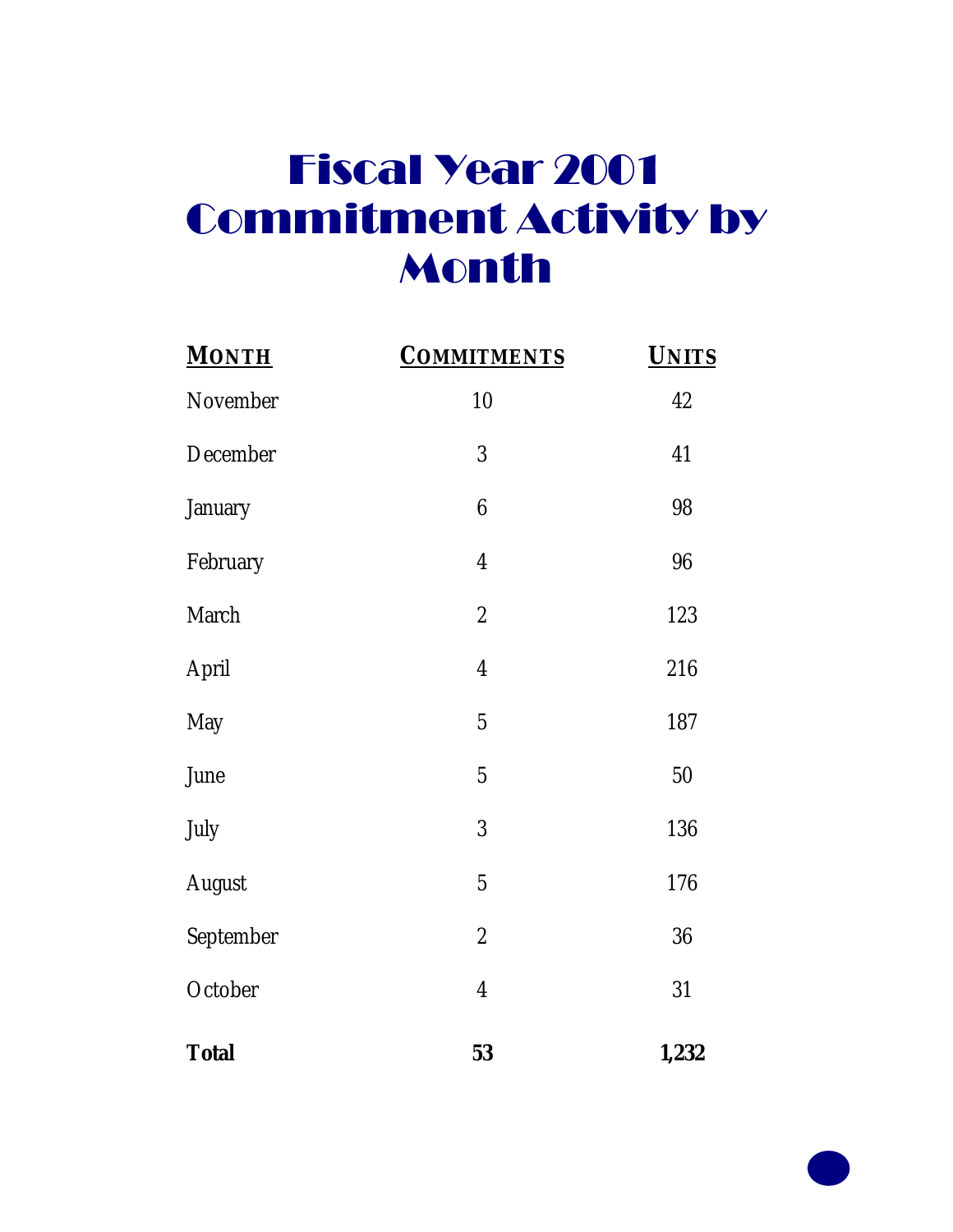| <b>ADDRESS</b>              | <b>LENDER</b> | <b>MORTGAGE AMOUNT</b> | <b>NUMBER OF UNITS</b> |
|-----------------------------|---------------|------------------------|------------------------|
| <b>Bronx</b> – Multi-Family |               |                        |                        |
| 1238 Morris Ave.            | <b>CPC</b>    | \$<br>391,000          | 12                     |
| 2035 Marmion Ave.           | <b>CPC</b>    | 2,330,000<br>\$        | 90                     |
| 2244 Morris Ave.            | <b>CPC</b>    | \$<br>1,137,960        | 54                     |
| 1834 Phelan Place           | <b>CPC</b>    | \$<br>727,000          | 60                     |
| 3300 Palmer Ave.            | <b>HDC</b>    | 12,100,000<br>\$       | 135                    |
| 590 East 167th              | <b>CPC</b>    | \$<br>150,000          | 9                      |
| 1134 Bryant Avenue          | <b>CPC</b>    | \$<br>475,000          | 8                      |
| 3460 Bailey Ave.            | <b>CPC</b>    | \$<br>227,105          | 8                      |
| 445 East 171st Street       | Chase         | \$<br>100,000          | 46                     |
| 2324 University Avenue      | <b>CPC</b>    | \$<br>410,000          | 11                     |
| 1855-57 Bronxdale Avenue    | <b>CPC</b>    | \$<br>245,000          | $\overline{5}$         |
| 1473 & 1477 Fulton Avenue   | <b>CPC</b>    | \$<br>340,000          | 21                     |
| <b>Bronx - NYPD Home</b>    |               |                        |                        |
| 229 Admiral Lane            | <b>HSBC</b>   | \$<br>125,000          | $\mathbf{1}$           |
| 652 East 241st Street       | Chase         | \$<br>220,000          | 1                      |
| 248 Davis Avenue            | <b>HSBC</b>   | \$<br>227,000          | $\mathbf{1}$           |
| 410 Howe Avenue             | Chase         | \$<br>183,000          | $\mathbf{1}$           |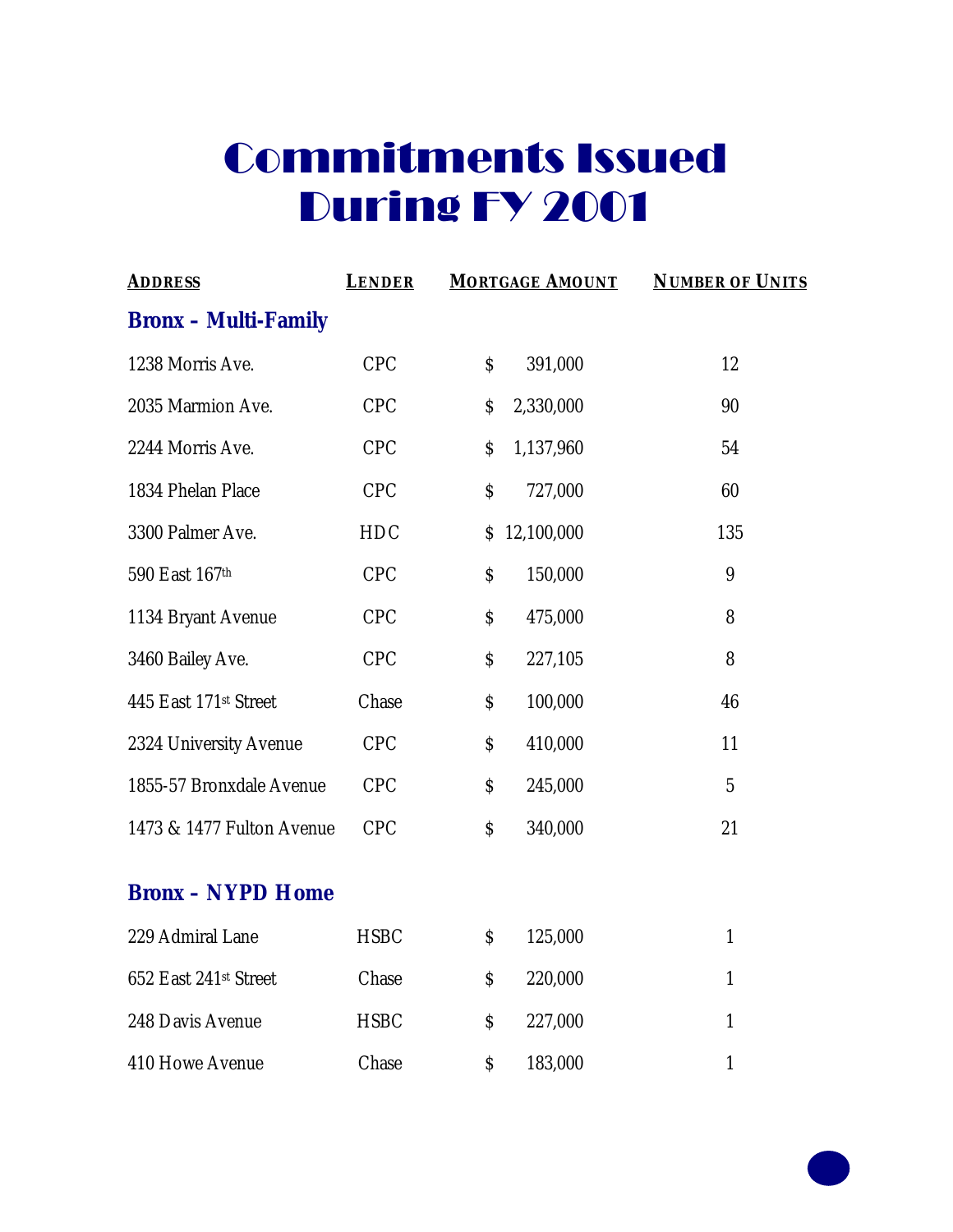#### (Continued)

| <b>ADDRESS</b>                 | <b>LENDER</b> |    | <b>MORTGAGE AMOUNT</b> | <b>NUMBER OF UNITS</b>   |  |  |  |
|--------------------------------|---------------|----|------------------------|--------------------------|--|--|--|
| <b>Brooklyn - Multi-Family</b> |               |    |                        |                          |  |  |  |
| 642 Lafayette Avenue           | <b>CPC</b>    | \$ | 183,000                | 8                        |  |  |  |
| 2303 Newkirk Avenue            | <b>CPC</b>    | \$ | 250,000                | $\overline{\mathcal{U}}$ |  |  |  |
| 683 Jefferson Avenue           | <b>CPC</b>    | \$ | 220,000                | 8                        |  |  |  |
| 50 Greene Avenue               | <b>HDC</b>    | \$ | 3,619,000              | 39                       |  |  |  |
| 489 Montgomery Street          | <b>CPC</b>    | \$ | 250,000                | $6\phantom{.}6$          |  |  |  |
| 4122 Avenue D                  | <b>CPC</b>    | \$ | 224,000                | $\overline{\mathbf{4}}$  |  |  |  |
| 824 Utica Avenue               | <b>CPC</b>    | \$ | 200,000                | $\overline{2}$           |  |  |  |
| <b>604 Bradford Street</b>     | <b>CPC</b>    | \$ | 559,750                | 16                       |  |  |  |
| 532 Chester Street             | <b>CPC</b>    | \$ | 293,000                | $6\phantom{.}6$          |  |  |  |
| 420 Eastern Parkway            | <b>CPC</b>    | \$ | 325,000                | 16                       |  |  |  |
| 212 East 34th Street           | <b>CPC</b>    | \$ | 241,500                | $6\phantom{.}6$          |  |  |  |
| 384-386 Atlantic Avenue        | <b>CPC</b>    | \$ | 1,615,000              | 12                       |  |  |  |
| 148-150 Huron Street           | Chase         | \$ | 338,672                | 32                       |  |  |  |
| 907 Church Avenue              | <b>CPC</b>    | \$ | 266,000                | $\overline{4}$           |  |  |  |
| 800 Bergen Street              | <b>HDC</b>    | \$ | 1,570,000              | 32                       |  |  |  |
| 330 Rodney Street              | <b>CPC</b>    | \$ | 325,650                | $\overline{\mathbf{4}}$  |  |  |  |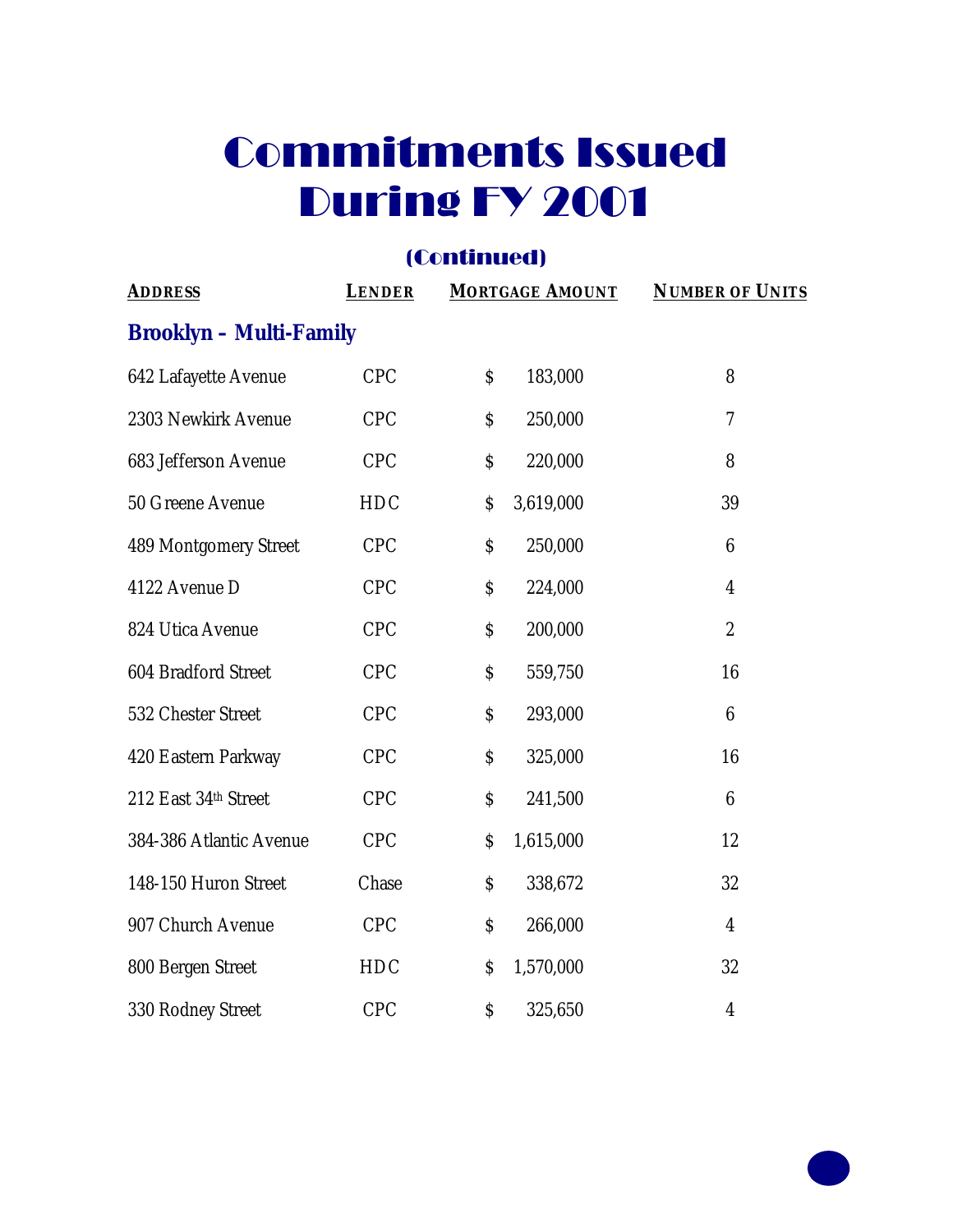#### (Continued)

| <b>ADDRESS</b>                              | <b>LENDER</b> | <b>MORTGAGE AMOUNT</b> | <b>NUMBER OF UNITS</b> |  |  |  |  |
|---------------------------------------------|---------------|------------------------|------------------------|--|--|--|--|
| <b>Brooklyn - NYPD Home</b>                 |               |                        |                        |  |  |  |  |
| 2141 East 33rd Street                       | <b>HSBC</b>   | \$<br>195,700          | $\overline{2}$         |  |  |  |  |
| 148 11 <sup>th</sup> Street                 | <b>HSBC</b>   | \$<br>253,000          | $\overline{2}$         |  |  |  |  |
| 135 Ocean Avenue                            | Chase         | \$<br>45,000           | $\mathbf{1}$           |  |  |  |  |
| <b>Manhattan – Multi-Family</b>             |               |                        |                        |  |  |  |  |
| 306-308 & 317<br>West 114th Street          | Chase         | \$<br>350,000          | 35                     |  |  |  |  |
| 160 West 142 <sup>nd</sup> Street           | <b>CPC</b>    | 648,000<br>\$          | 22                     |  |  |  |  |
| 503 West 172 <sup>nd</sup> Street           | <b>CPC</b>    | \$<br>202,290          | 21                     |  |  |  |  |
| 349-353 East 4th Street                     | <b>HDC</b>    | 3,460,000<br>\$        | 33                     |  |  |  |  |
| 2702 & 2709 Frederick<br>Douglass Boulevard | <b>CPC</b>    | \$<br>195,000          | 21                     |  |  |  |  |
| 394 East 8th Street                         | <b>HDC</b>    | \$<br>4,047,000        | 38                     |  |  |  |  |
| <b>Queens - Multi-Family</b>                |               |                        |                        |  |  |  |  |
| 58-12 Queens Boulevard                      | <b>HDC</b>    | \$12,825,000           | 122                    |  |  |  |  |
| 65-84 & 66-08<br><b>Austin Street</b>       | <b>HDC</b>    | \$12,000,000           | 132                    |  |  |  |  |
| 137-02 Northern Boulevard                   | <b>HDC</b>    | 7,200,000<br>\$        | 71                     |  |  |  |  |
| 136-14 Northern Boulevard                   | <b>HDC</b>    | 7,000,000<br>\$        | 60                     |  |  |  |  |